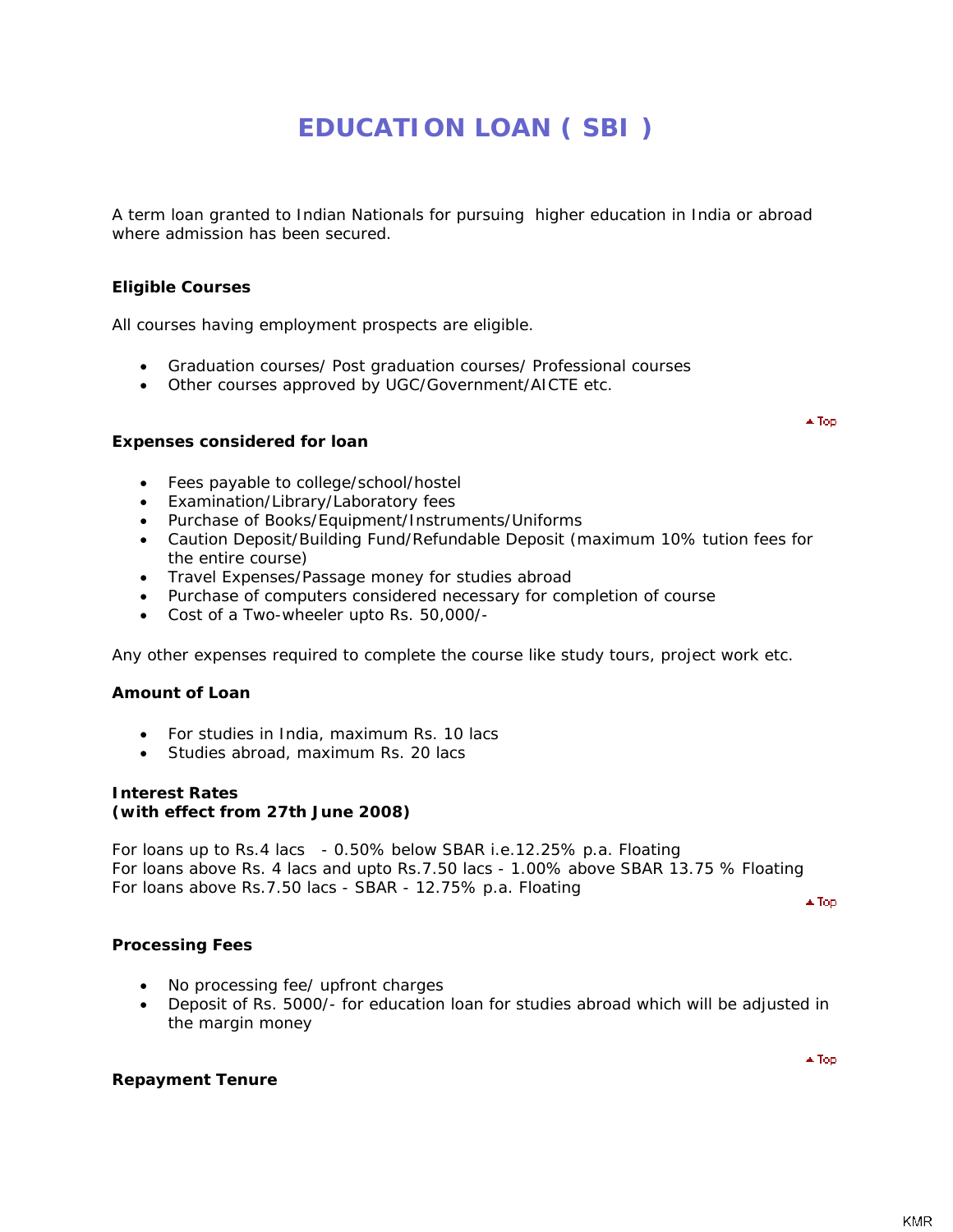Repayment will commence one year after completion of course or 6 months after securing a job, whichever is earlier.

| <b>Place of Study</b> | Loan Amount   | <b>Repayment Period</b><br>in Years |
|-----------------------|---------------|-------------------------------------|
| Studies in India      | Rs. 10.0 lacs | $5 - 7$                             |
| Studies Abroad        | Rs. 20.0 lacs | $5 - 7$                             |

# **Security**

| Amount                                  | For loans upto Rs. 10.00 lacs for Studies<br>in India and upto Rs. 20.00 lacs for<br>studies abroad                                                                                                                                                                               |  |
|-----------------------------------------|-----------------------------------------------------------------------------------------------------------------------------------------------------------------------------------------------------------------------------------------------------------------------------------|--|
| Upto Rs. 4<br>lacs                      | No Security                                                                                                                                                                                                                                                                       |  |
| Above Rs. 4<br>lacs to Rs.<br>7.50 lacs | Collateral security in the form of suitable third<br>party guarantee. The bank may, at its<br>discretion, in exceptional cases, weive third<br>party quarantee if satisfied with the net-<br>worth/means of parent/s who would be<br>executing the documents as "joint borrower". |  |
| Above Rs.<br>7.50 lacs.                 | Tangible collateral security of suitable value,<br>along with the assignment of future income of<br>the student for payment of installments.                                                                                                                                      |  |

#### **All loans should be secured by parent(s)/guardian of the student borrower. In case of married person, co-obligator can be either spouse or the parent(s)/ parents-in-law**

- For loans up to Rs.4.0 lacs : No Margin
- For loans above Rs.4.0 lacs:
	- o Studies in India: 5%
		- o Studies Abroad: 15%

#### **Documentation Required**

- Completed Education Loan Application Form.
- Mark sheets of last qualifying examination
- Proof of admission scholarship, studentship etc
- Schedule of expenses for the specified course
- 2 passport size photographs
- Borrower's Bank account statement for the last six months
- Income tax assessment order, of last 2 years
- Brief statement of assets and liabilities, of the Co-borrower

 $\blacktriangle$  Top

 $\blacktriangle$  Top

 $\triangle$  Top